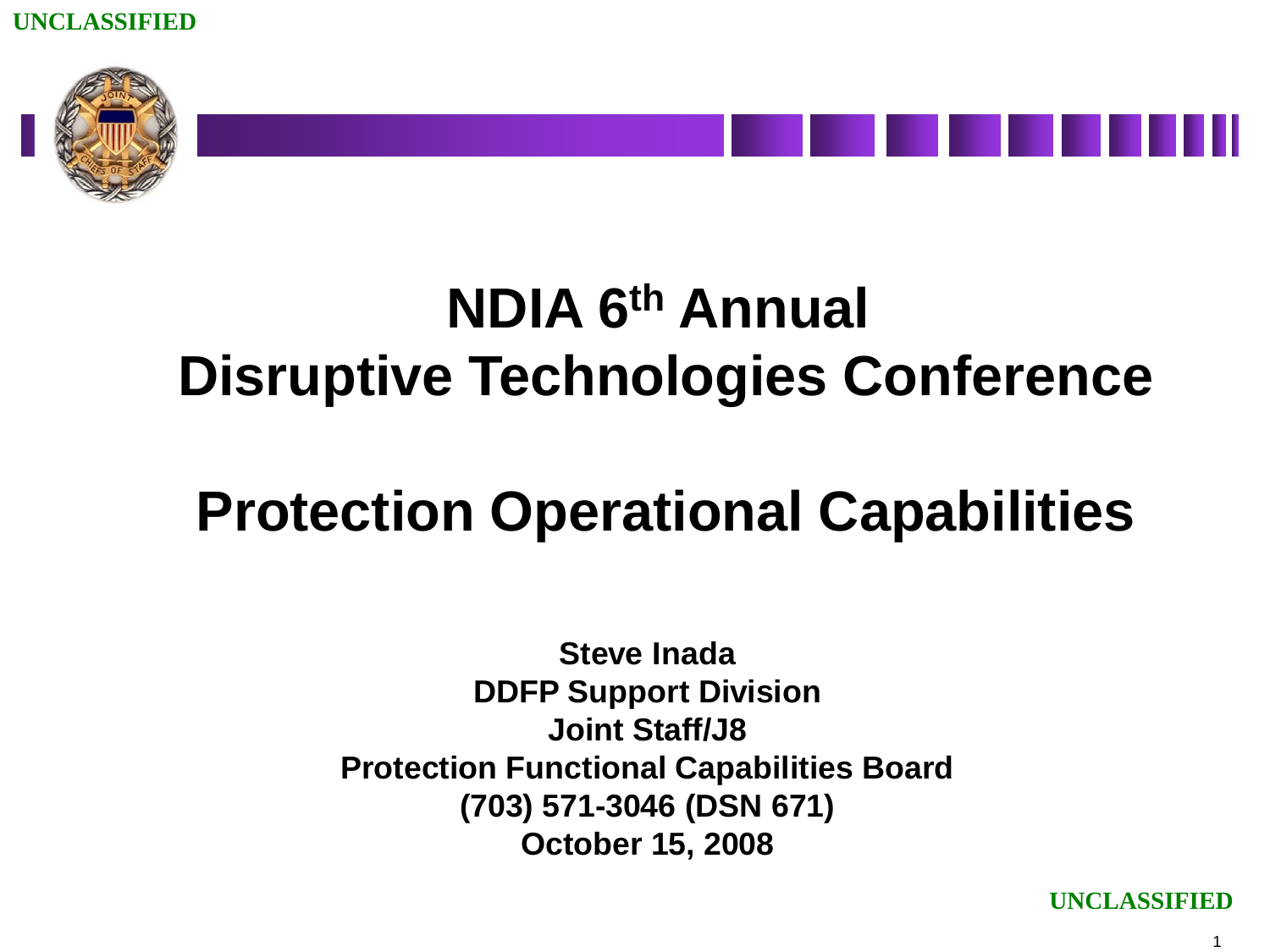

### *Purpose and Agenda*

- **Purpose: To provide an overview of protection portfolio and associated desired operational capabilities**
- **Background of Protection Portfolio**
- **Protection Joint Capability Areas**
- **Major Portfolio Inputs**
- **Portfolio Portfolios and JCAs Linkages**
- **Capability Goal and Gap Influences**
- **Goals and Attributes**
- **Desired Operational Capabilities**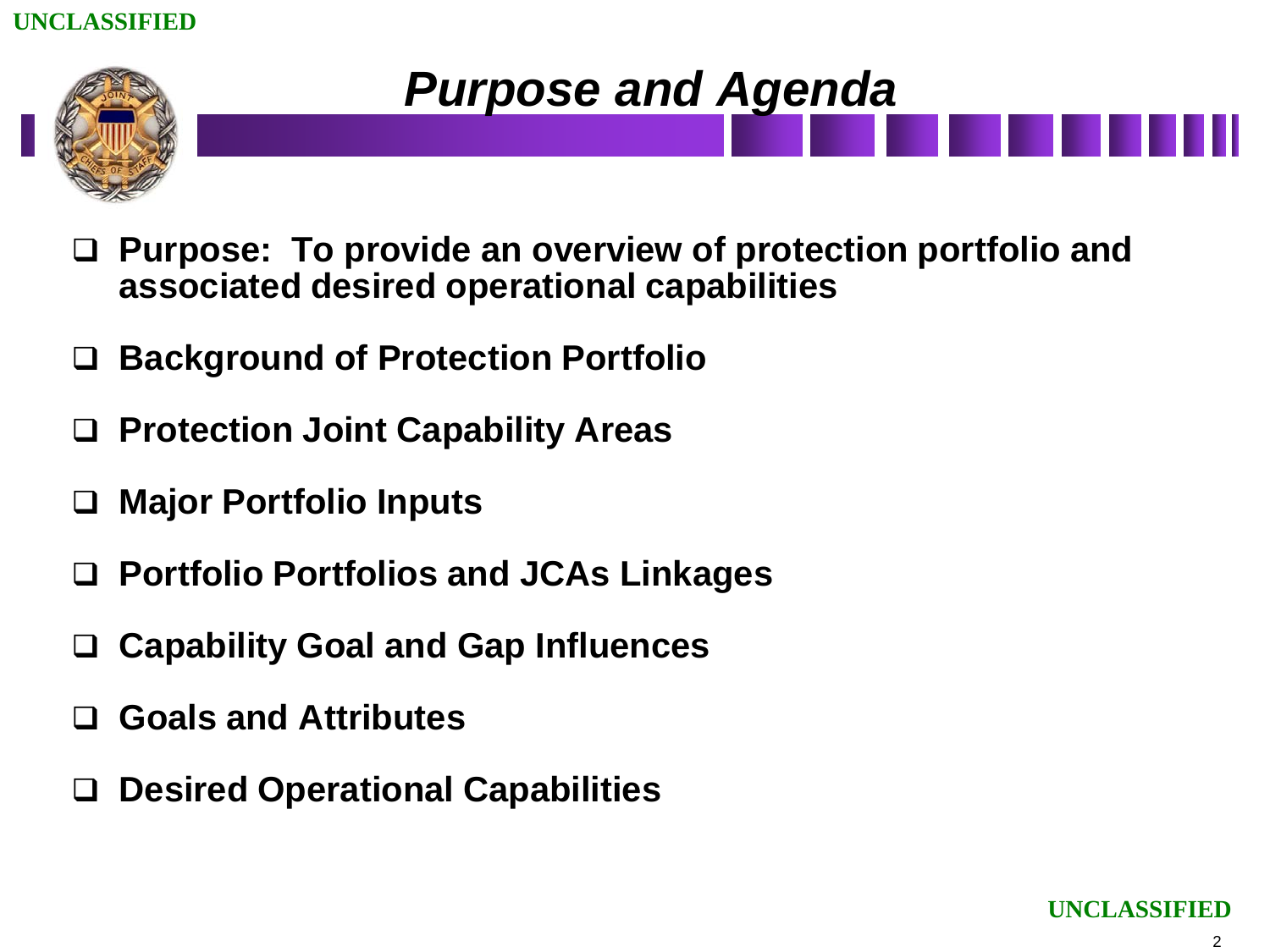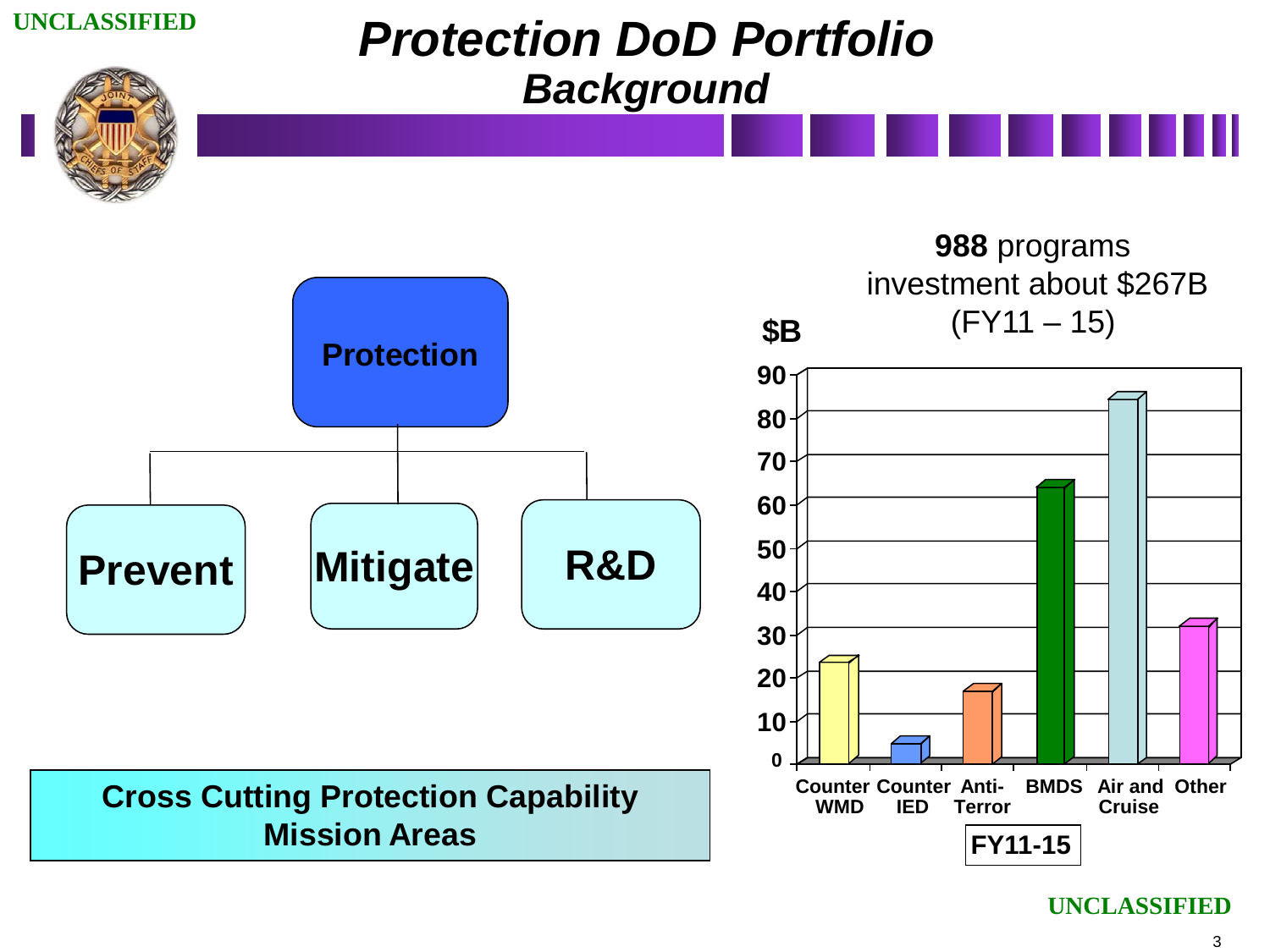

### *Protection Joint Capability Area*

Protection is defined as "the ability to prevent/mitigate the adverse effects of attacks on personnel and physical assets of the U.S., its allies, and its friends"

- **Prevent – The ability to neutralize an imminent attack or defeat attacks on personnel (combatant/non-combatant) and physical assets.**
	- **Prevent Kinetic Attack** The ability to defeat attacks being delivered by systems which rely upon physical momentum.
	- **Prevent Non-kinetic Attack** The ability to defeat attacks being delivered by systems which do not rely upon physical momentum.
- **Mitigate – The ability to minimize the effects and manage the consequence of attacks (and designated emergencies on personnel and physical assets.**
	- **Mitigate Lethal Effects** The ability to minimize the effects of attacks or designated emergencies which have the potential to kill personnel and destroy physical assets.
	- **Mitigate Non-lethal Effects** The ability to minimize the effects of attacks or designated emergencies which do not have the potential to kill personnel and destroy physical assets.
- **Research and Development – The ability to conduct fundamental research, science, technology, development and experimentation important to all Departmental capabilities and operations** (Basic, Applied, Advanced Technology Development)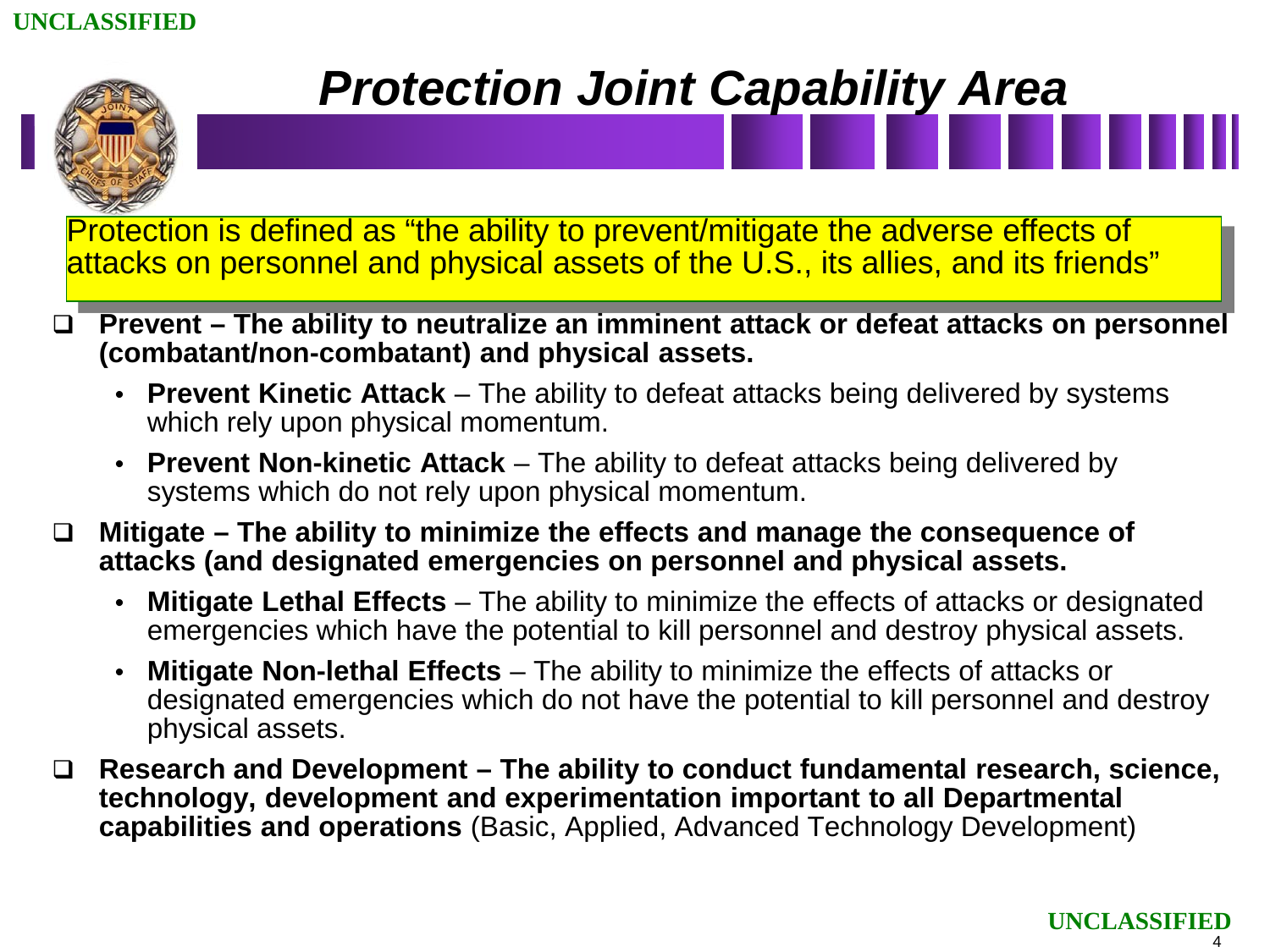

### *Protection Portfolios*

 **Air and Missile Defense (including the protection of U.S. space systems & capabilities)**

- **Combating WMD (including U.S. nuclear weapons security, consequence management of WMD attacks and natural disasters, and defense crisis management)**
- **Protection (including defense against IEDs and other kinetic attack means, and defense critical infrastructure protection)**

Protection FCB has three major sub-portfolios

5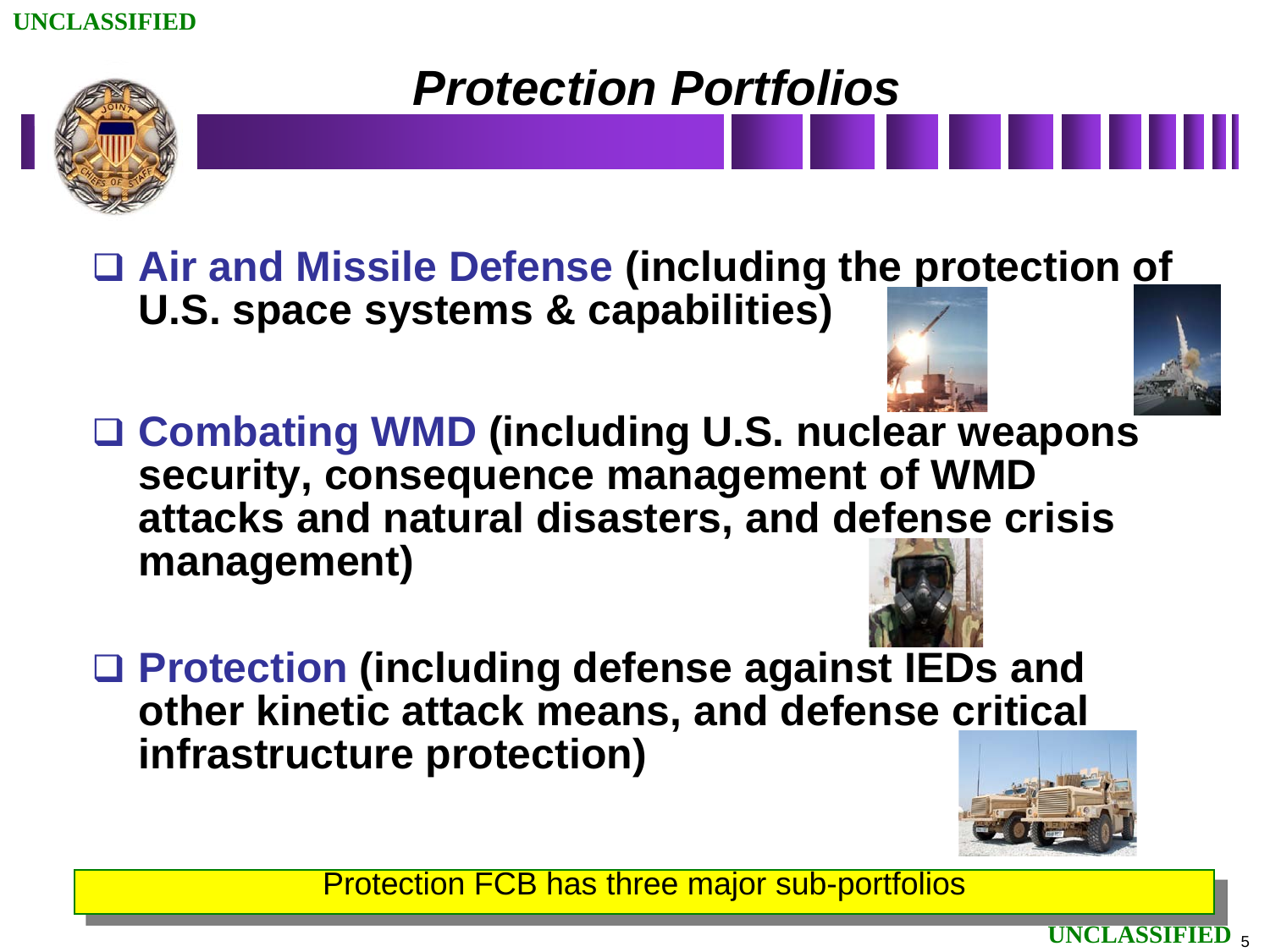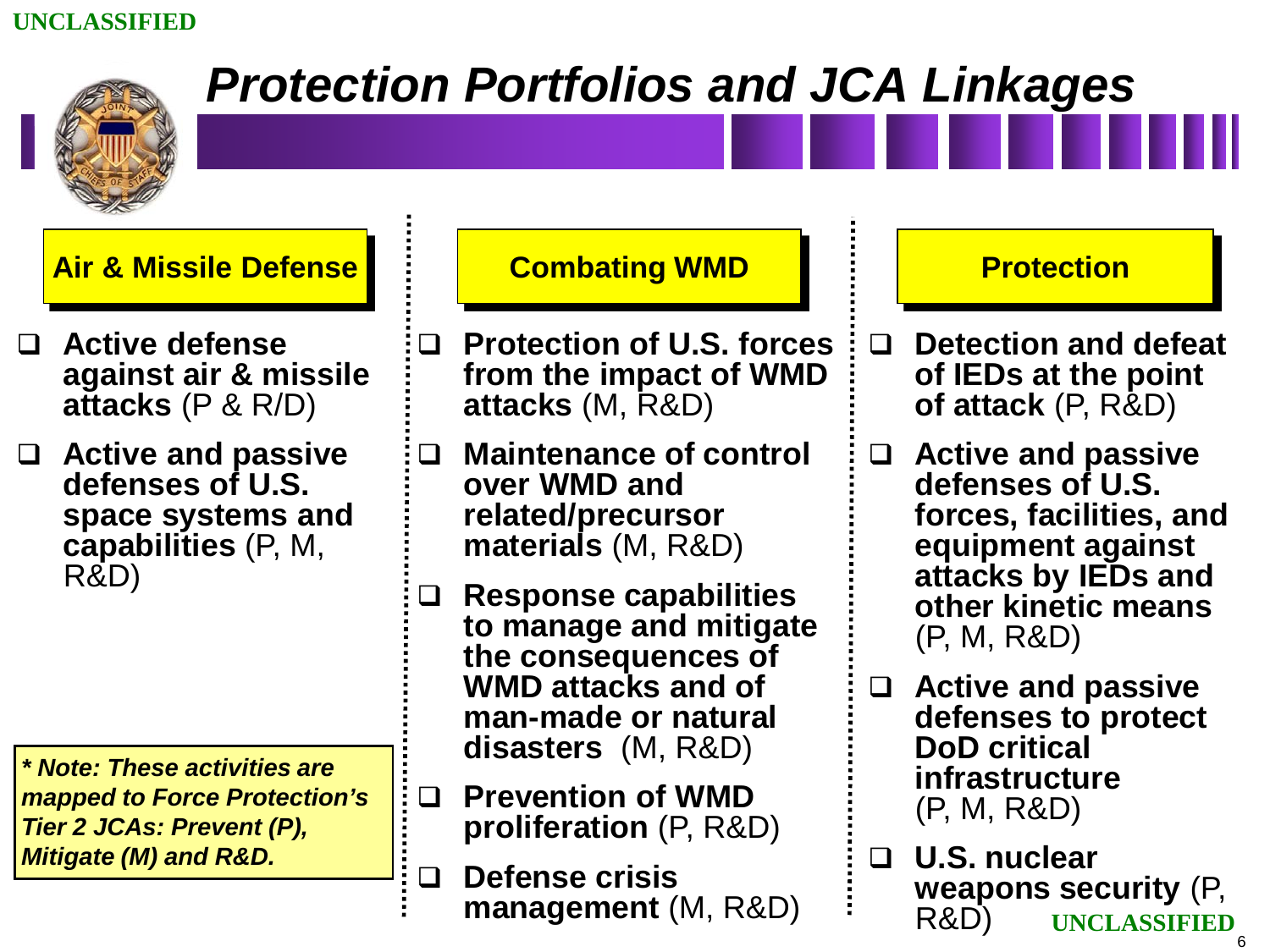

#### **UNCLASSIFIED** <sup>7</sup>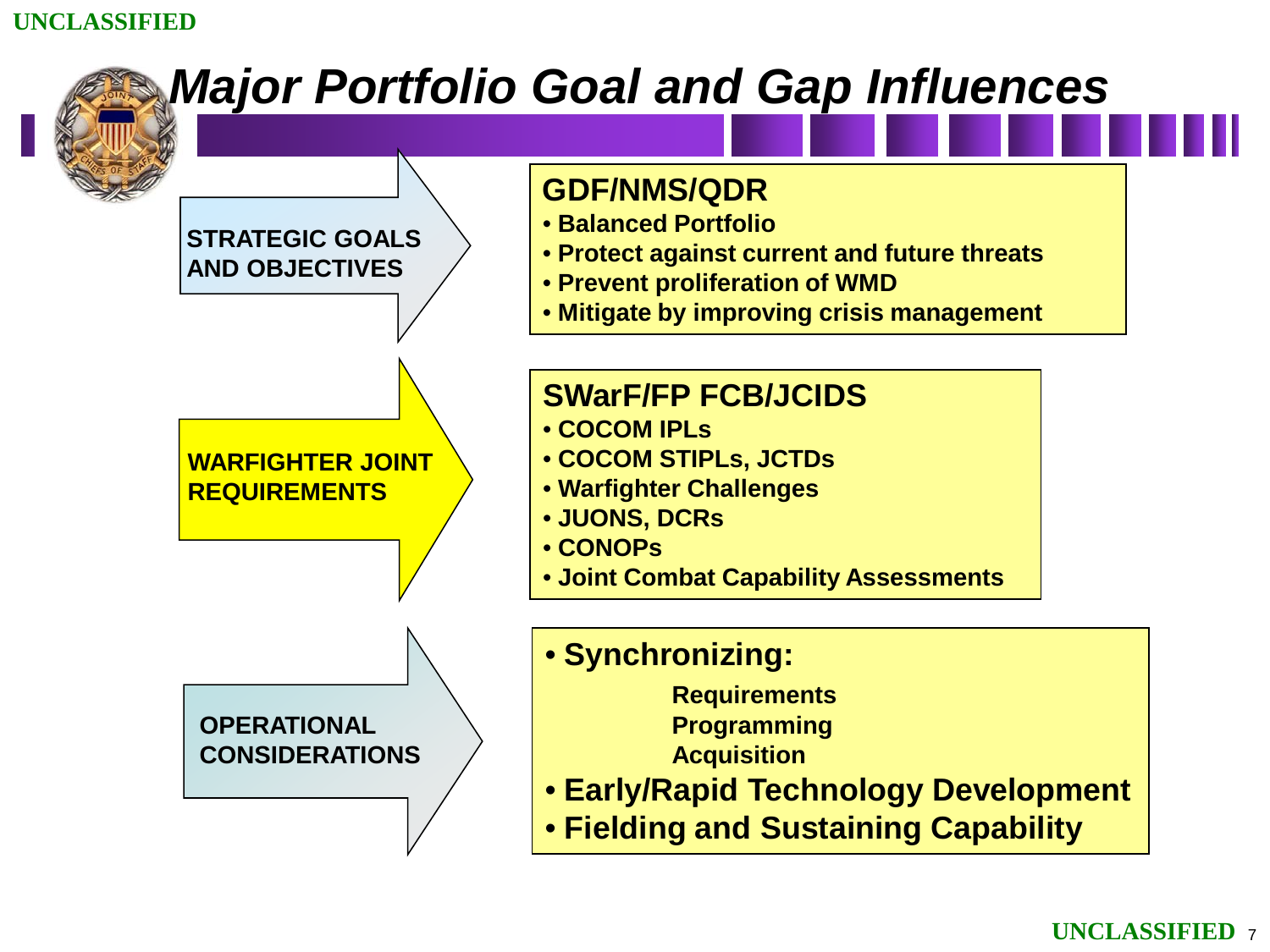



### **Capability Goals**

**- Goal of Protection is to execute layered comprehensive and layered protection of the United States and friendly nation personnel and assets, both at home and abroad. Further, Protection seeks to provide commanders and warfighters with the ability to detect, deter, defeat, and/or mitigate attacks on both combatant and noncombatant personnel, equipment, and facilities of the United States and/or its designated friends and allies. The Department will employ protection capabilities that leverage, complement, and coordinate with capabilities of the U.S. interagency contributors, state, and local government efforts, and friendly nation partners. The Department will lead protection efforts for assigned mission, support protect efforts of other agencies and enable partner nation protection.**

8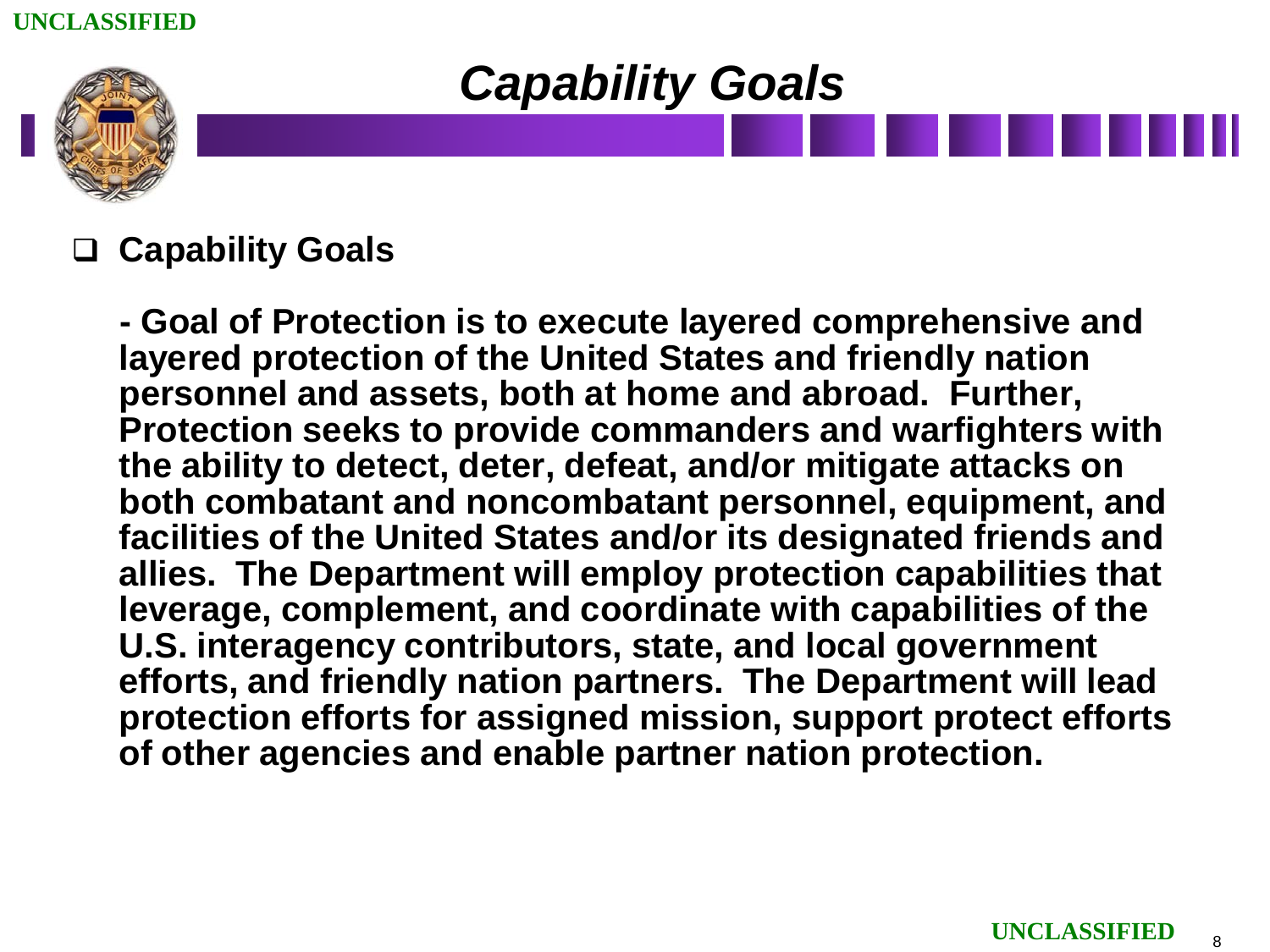

### *Capability Goals (continued)*

### **Capability Goals**

**- Protection capabilities development will enhance protection against kinetic attacks (including WMDs), terrorist threats, and threats to nuclear weapons security. Improved coordination capabilities will enable rapid and effective Department participation in consequence at home and abroad** 

**- The ultimate goal of the holistic approach is to enable Joint Force Commanders to establish and maintain Integrated Engagement Space –volumes of space where appropriate offensive and defense capabilities of the global, regional and local fights are employed to established/achieve desired effects. The layered methods use capabilities to attacks threats either on the ground or in flight, and to mitigate the effects of successful attacks**

Goal to ensure commanders at all levels have the necessary equipment, technologies, and capabilities to employ both active and passive defense measures to defeat the threat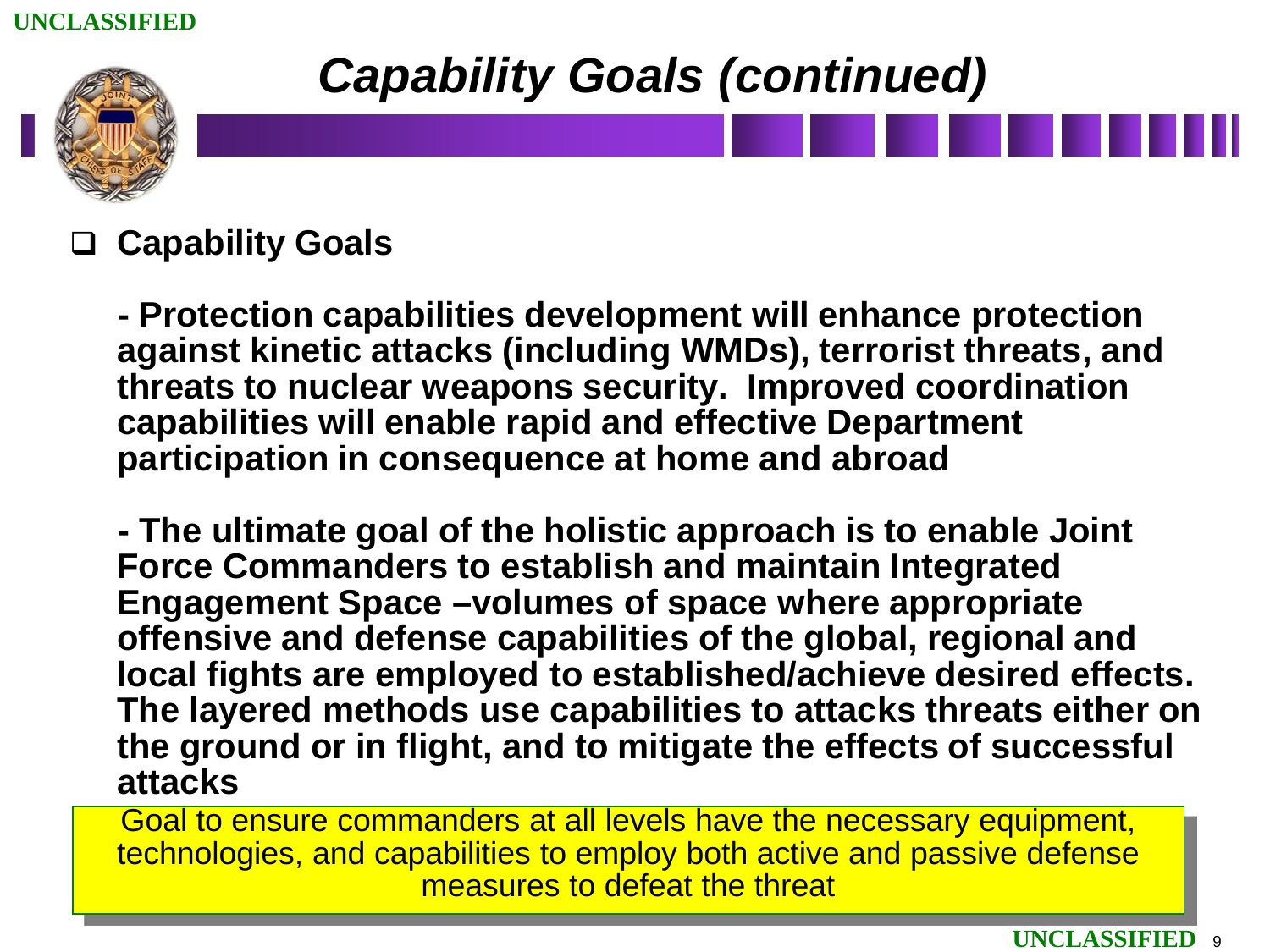

### *Protection SWarF Attributes*

- **Effective** 
	- **The Joint Force (JF) Must have the ability to bring to bear the capabilities required to prevent/deter, dissuade, defeat or, if necessary, mitigate the effects of an attack. The JF must also have a process and capability for obtaining a desired effect on the enemy that leads to achieving an objective.**
- **Persistent** 
	- **JF components must have the ability to operate and survive within their environment, providing an enduring ability to achieve effects. This includes, hardening, use of protective garments to protection from biological and chemical threats, electromagnetic pulse protection, increased system reliability, and logistical support.**
- **Fully integrated** 
	- **All protection component capabilities, to include DoD and interagency capabilities must be joint, synchronized, and integrated into a focused efforts with a unified purpose.**
- **Networked** 
	- **Systems must be linked and synchronized in time and space to allow dispersed forces to communicate, maneuver, and share a common operating picture.**

Protection Senior Warfighter Forum (SWarF) attributes provide metrics for solutions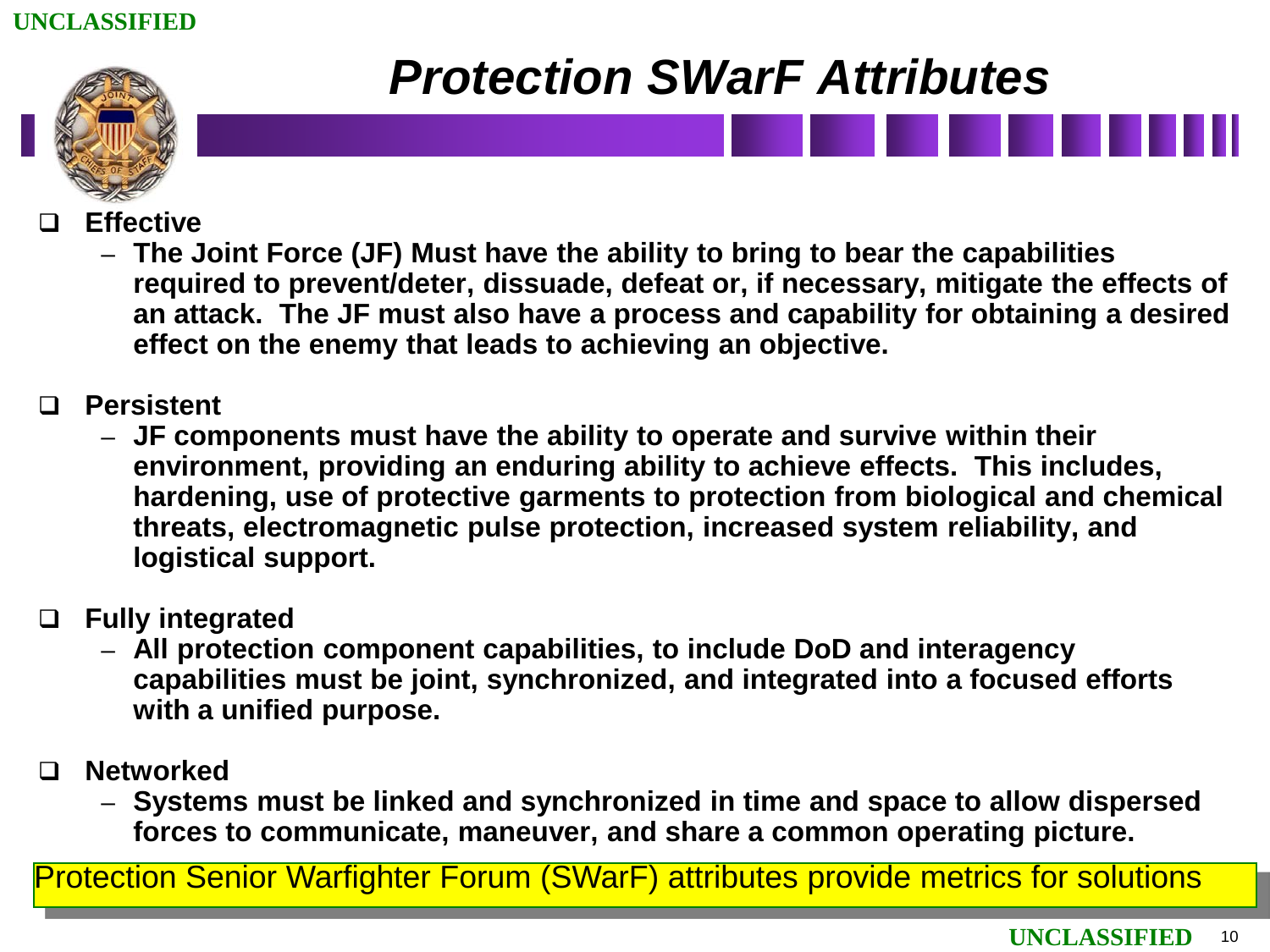<span id="page-10-0"></span>

### *Desired Operational Capabilities*

**[Air & Missile Defense](#page-10-0) (P, M, R&D JCAs)**

| <b>Area</b>                                 | <b>Future State</b>                                                                      | <b>Attributes</b>       |
|---------------------------------------------|------------------------------------------------------------------------------------------|-------------------------|
| <b>Air Missile Defense</b>                  | <b>Ensure Joint Integrated Air and</b>                                                   | <b>Effective</b>        |
| <b>Ballistic Missile Defense</b>            | <b>Missile Defense against cruise and</b><br><b>ballistic missiles</b>                   | <b>Persistent</b>       |
|                                             |                                                                                          | <b>Fully integrated</b> |
| <b>Common Operational</b><br><b>Picture</b> | Improved common operational<br>picture with automatically fuzzed                         | <b>Persistent</b>       |
|                                             | information from specific sources<br>or data formats in a multilevel                     | <b>Fully integrated</b> |
|                                             | security network-centric<br>environment to be able to<br>evaluate, interpret and predict | <b>Networked</b>        |
| Wide Area Air<br><b>Surveillance</b>        | Improved use of wide-area air<br>surveillance of systems providing                       | <b>Persistent</b>       |
|                                             | surveillance to locate, tag, and<br>track WMD, hostile forces, aircraft,                 | <b>Fully integrated</b> |
|                                             | cruise missile and ballistic<br>missiles                                                 | <b>Networked</b>        |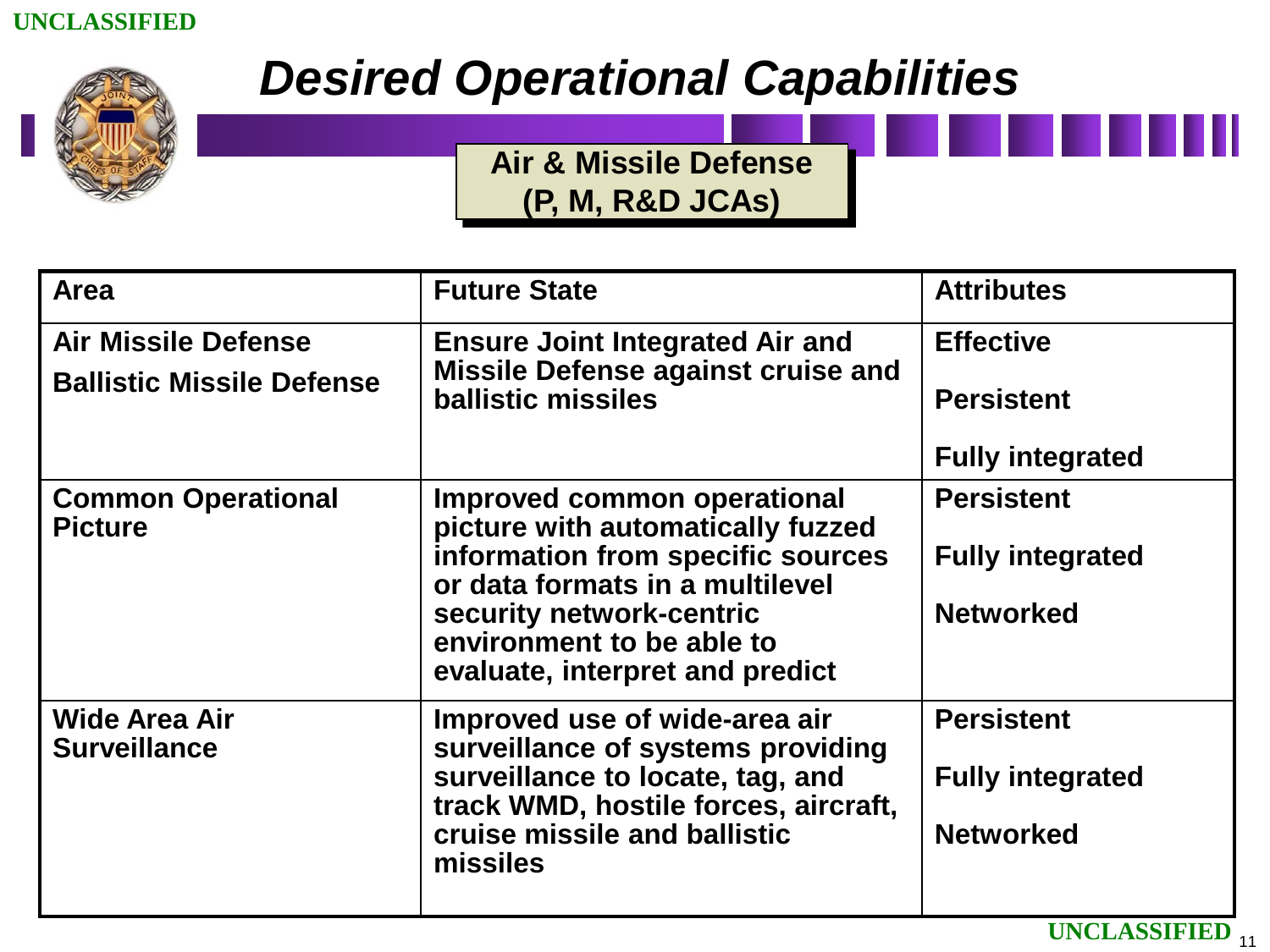<span id="page-11-0"></span>

### *Desired Operational Capabilities*

**[Air & Missile Defense](#page-10-0)  (P, M, R&D JCAs)**

| Area                                                      | <b>Future State</b>                                                                                                                                                                                             | <b>Attributes</b>                                                |
|-----------------------------------------------------------|-----------------------------------------------------------------------------------------------------------------------------------------------------------------------------------------------------------------|------------------------------------------------------------------|
| Detection of small, low<br>speed, low-altitude<br>targets | Improved capability to detect<br>small, low-speed, low- altitude<br>targets to adequately protect<br>join maneuver/maneuvering<br>forces from reconnaissance,<br>surveillance, and target<br>acquisition (RSTA) | <b>Persistent</b><br><b>Fully integrated</b><br><b>Networked</b> |
| Discrimination for air and<br><b>ballistic vehicles</b>   | <b>Reliably provide adequate</b><br>tracking information<br>(discrimination) for air and<br><b>ballistic vehicles</b>                                                                                           | <b>Persistent</b><br><b>Fully integrated</b><br><b>Networked</b> |
| Capability to provide time-<br>critical assessments       | Improved capability to provide<br>time-critical assessment to<br>permit adequate engagement<br>decisions (use lethal or<br>nonlethal capability or continue<br>to monitor)                                      | <b>Persistent</b><br><b>Fully integrated</b><br><b>Networked</b> |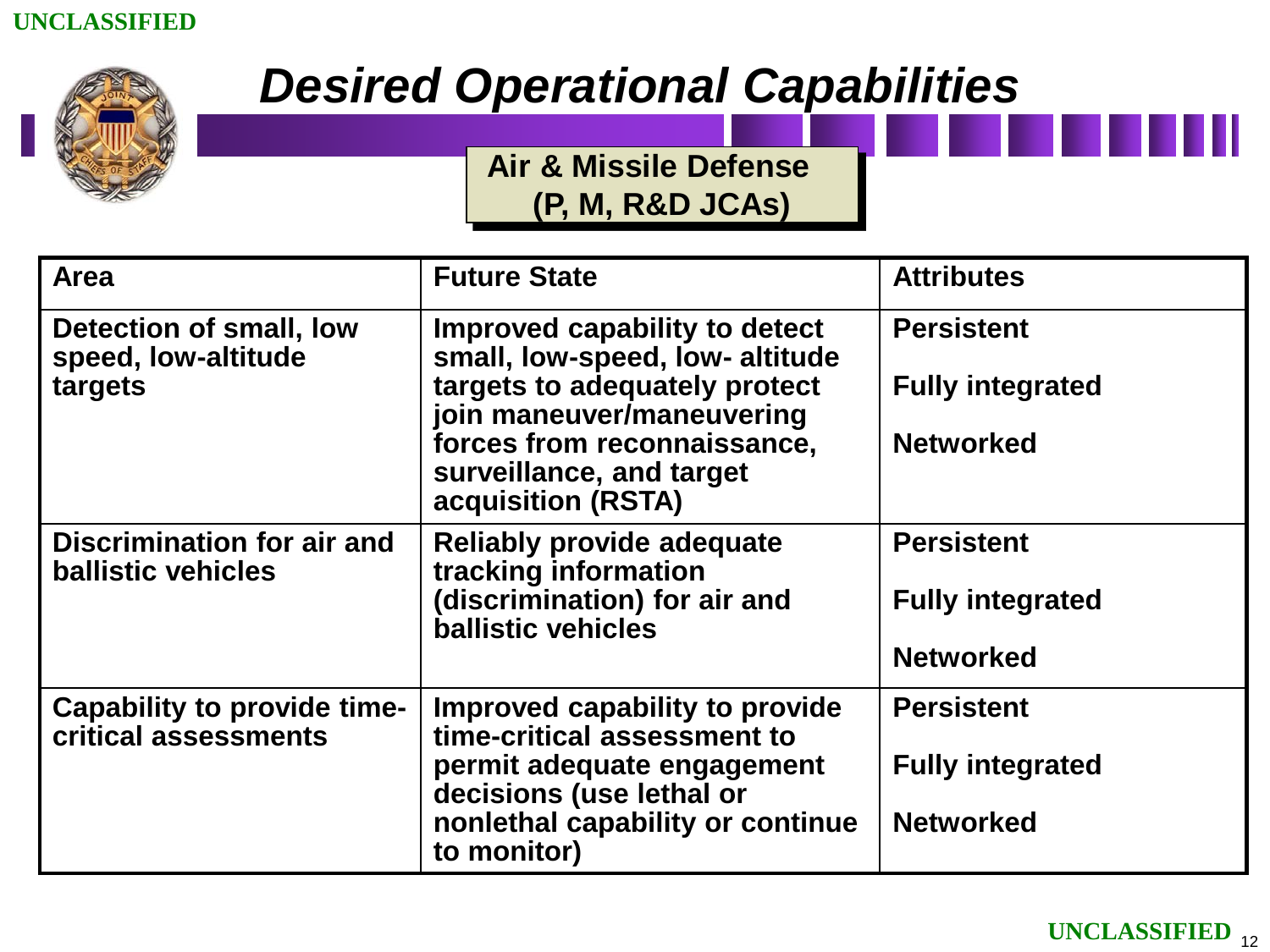<span id="page-12-0"></span>

### *Desired Operational Capabilities*

**[Combating WMD](#page-10-0)  (M, R&D JCAs)**

| Area                                              | <b>Future State</b>                                                                                                                   | <b>Attributes</b>                                         |
|---------------------------------------------------|---------------------------------------------------------------------------------------------------------------------------------------|-----------------------------------------------------------|
| <b>Combating WMD and</b><br>homeland defense      | Improved nonlethal<br>capability for combating<br><b>WMD and homeland</b><br>defense missions                                         | <b>Effective</b><br><b>Persistent</b>                     |
| <b>Standoff detection of</b><br>fissile materials | Improved ability to detect<br>fissile materials such as<br>nuclear devices at standoff<br>ranges                                      | <b>Effective</b><br><b>Persistent</b><br><b>Networked</b> |
| <b>Standoff detection of</b><br><b>CBRNE</b>      | Improved standoff detection<br>of chemical, biological,<br>radiological, nuclear, and<br>enhanced high explosive<br>(CBRNE) materials | <b>Effective</b><br><b>Persistent</b><br><b>Networked</b> |
| <b>Advanced biotechnology</b><br>threats          | <b>Improved countermeasures</b><br>against advanced<br>biotechnology threats                                                          | <b>Effective</b><br><b>Persistent</b>                     |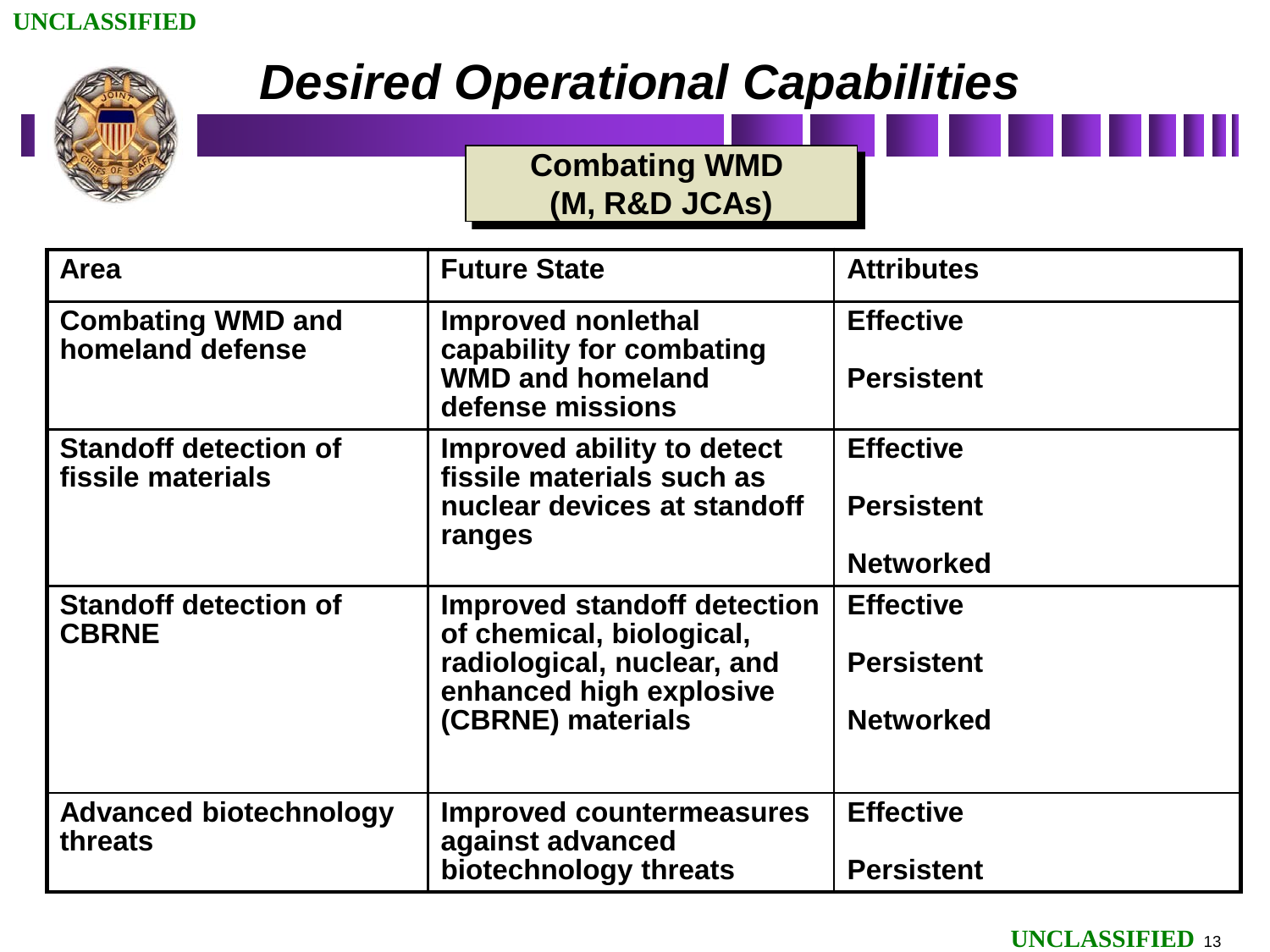

### *Desired Operational Capabilities*

**[Combating WMD](#page-10-0) (M, R&D JCAs)**

| <b>Area</b>                                 | <b>Future State</b>                         | <b>Attributes</b> |
|---------------------------------------------|---------------------------------------------|-------------------|
| <b>Post-detonation nuclear</b><br>forensics | Develop improve post-<br>detonation nuclear | <b>Persistent</b> |
|                                             | forensics capabilities                      | <b>Networked</b>  |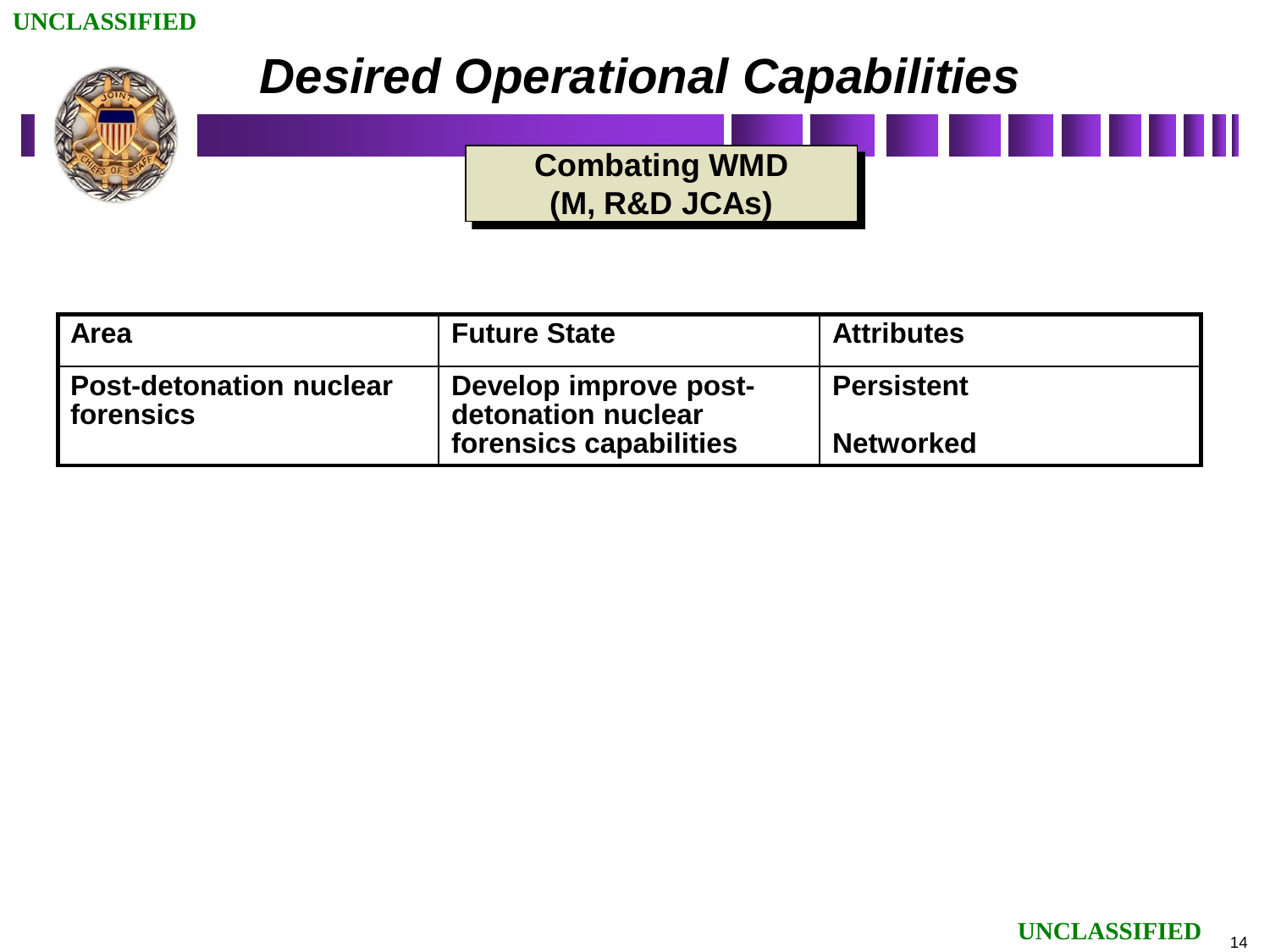

### *Desired Operational Capabilities*

**Protection** 

|                                                             | <b>TULGULIUI</b> I<br>(P. M. R&D JCAs)                                                                                                                                       |                                                                                      |
|-------------------------------------------------------------|------------------------------------------------------------------------------------------------------------------------------------------------------------------------------|--------------------------------------------------------------------------------------|
| <b>Area</b>                                                 | <b>Future State</b>                                                                                                                                                          | <b>Attributes</b>                                                                    |
| <b>Counter Improved</b><br><b>Explosive Devices (C-IED)</b> | <b>Enhanced protection against</b><br><b>IEDs to include detection and</b><br>neutralization                                                                                 | <b>Effective</b><br><b>Persistent</b>                                                |
| <b>Biometrics and Forensics</b>                             | <b>Improved identity</b><br>dominance/biometrics/forensics<br>to locate, tag, track terrorists<br>and WMD in denied areas                                                    | <b>Effective</b><br><b>Persistent</b><br><b>Fully integrated</b><br><b>Networked</b> |
| <b>Force Protection</b>                                     | Improved capability to protect<br>against full array of potential<br>threats, including rockets,<br>artillery and mortar (RAM)<br>projectiles of advanced cruise<br>missiles | <b>Effective</b><br><b>Persistent</b>                                                |
| <b>Critical Infrastructure</b><br><b>Protection</b>         | Improved capability to provide<br><b>Critical Infrastructure Protection</b><br>from terrorists threats and<br>threats from space                                             | <b>Effective</b><br><b>Persistent</b>                                                |
| <b>Ground Vehicle Protection</b>                            | Improved ground vehicle<br>protection                                                                                                                                        | <b>Effective</b><br><b>Persistent</b>                                                |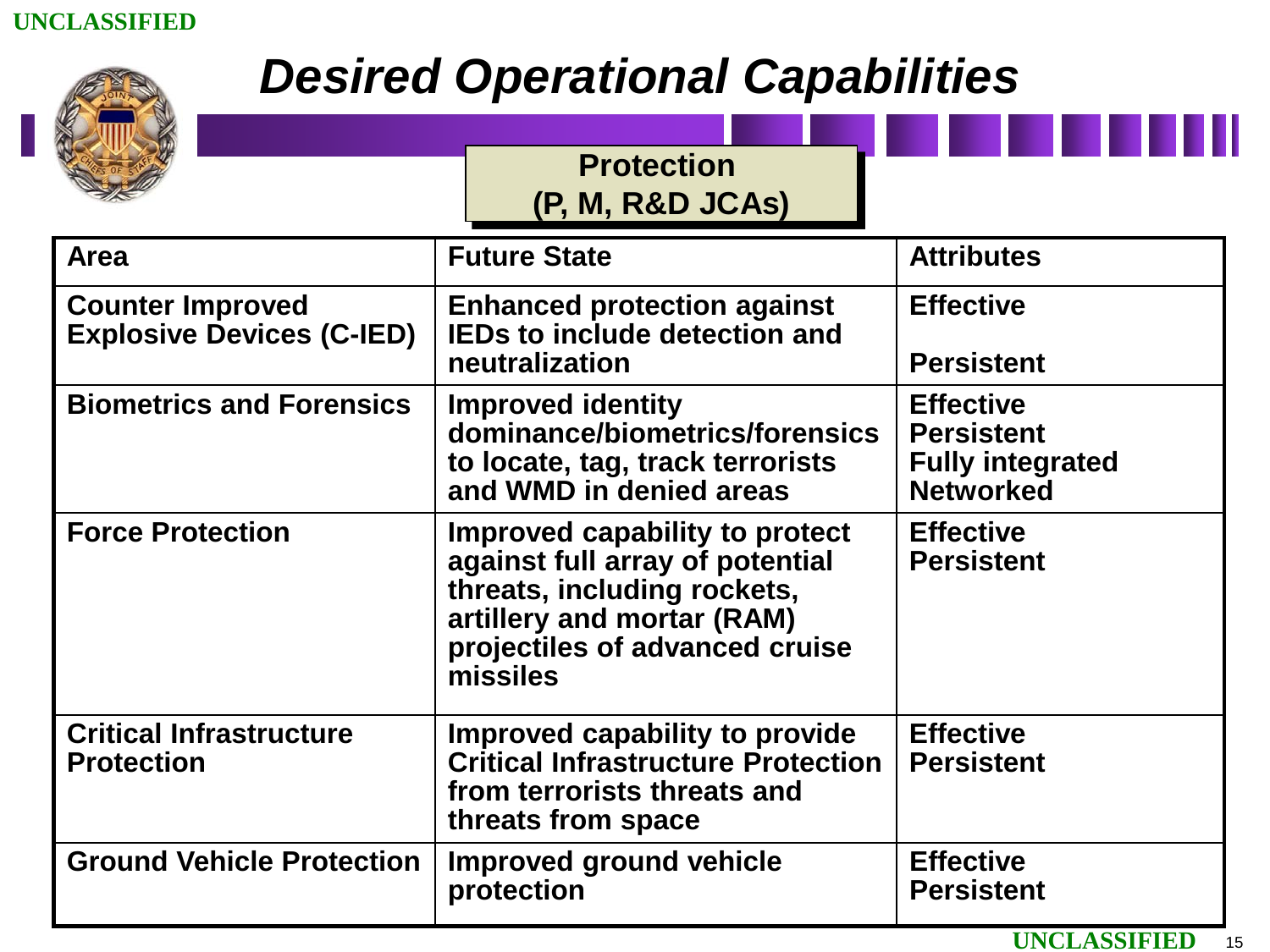





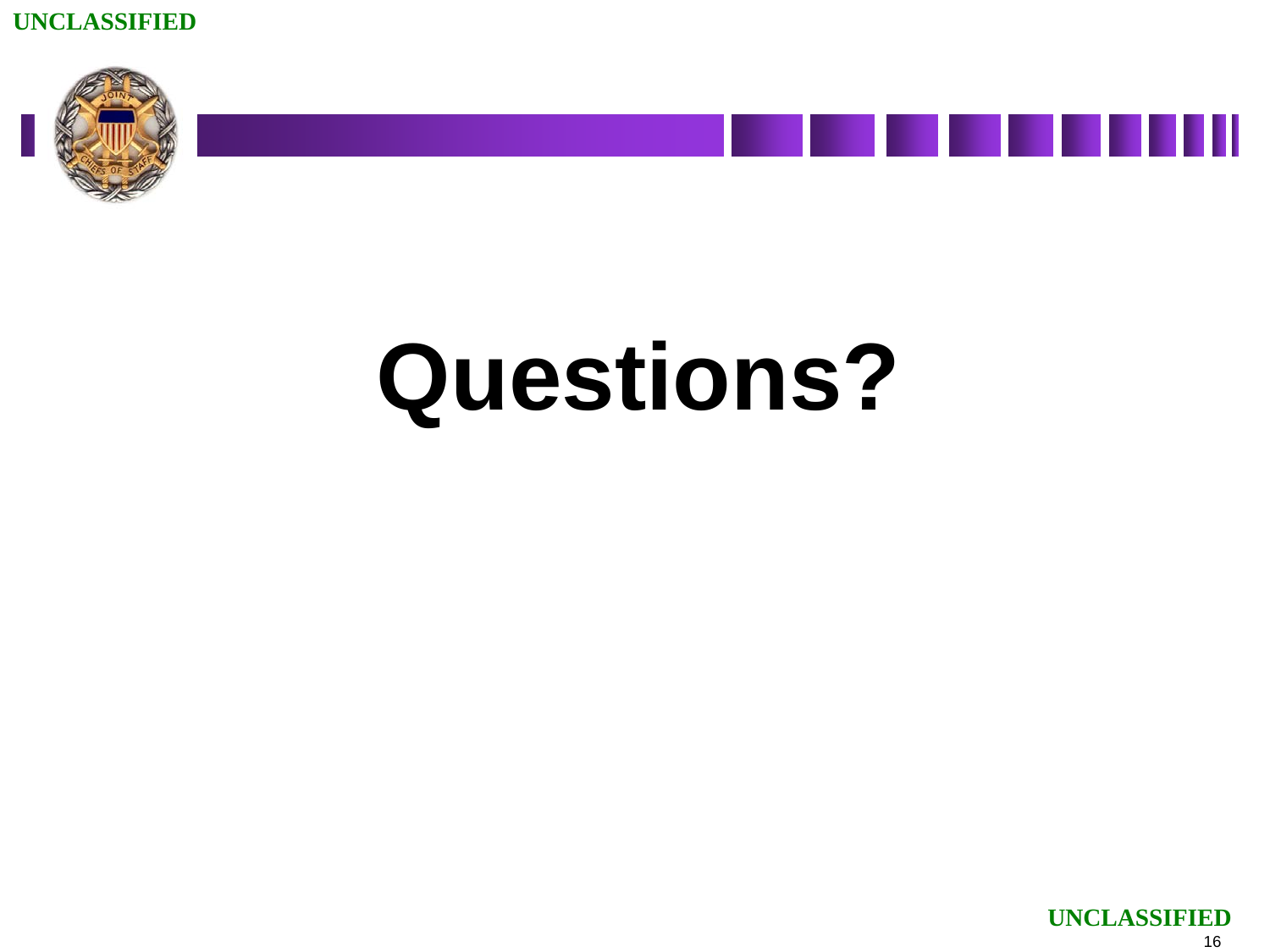







П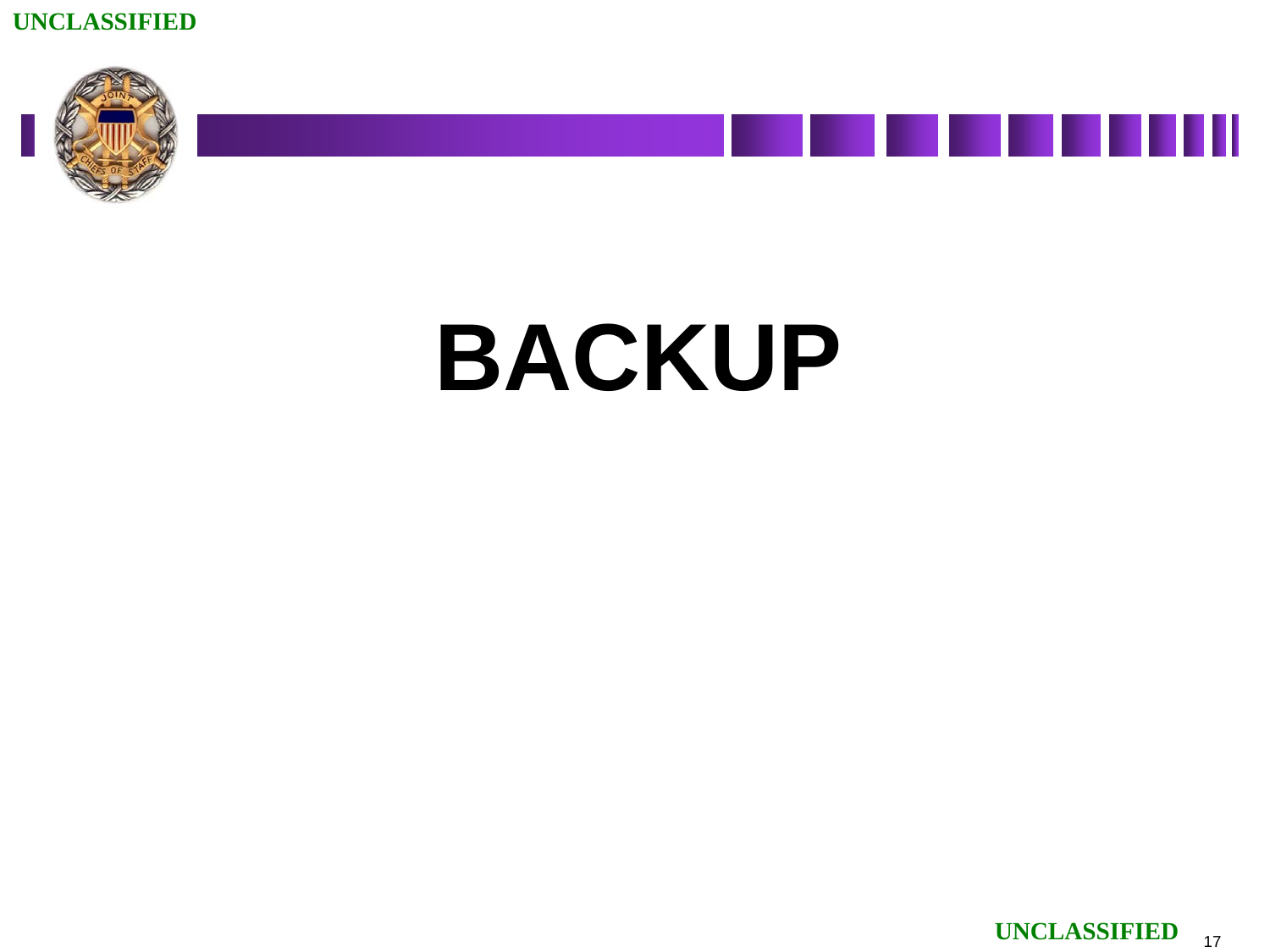

- Effective. The Joint Force (JF) Must have the ability to bring to bear the capabilities required to prevent/deter, dissuade, defeat or, if necessary, mitigate the effects of an attack. The JF must also have a process and capability for obtaining a desired effect on the enemy that leads to achieving an objective. This can be measured by:
	- **Ability to limit collateral damage**
	- **Degree of achievement of a physical, functional, or mission "kill"**
	- **Degree of protection achieved for personnel, physical assets, and information**
	- **Degree of lethal and no-lethal effects inflicted on an adversary for those capabilities required for the protection mission**
	- **Time required from identification of a specific threat to defeat of that threat**
	- **Intelligence gathering: degree of impact and effects of an enemy threat on friendly forces or non-combatants in the operating area**
	- **Quality of and accuracy of information in the knowledge base**
	- **Time required to disseminate and obtain or receive required information throughout the force**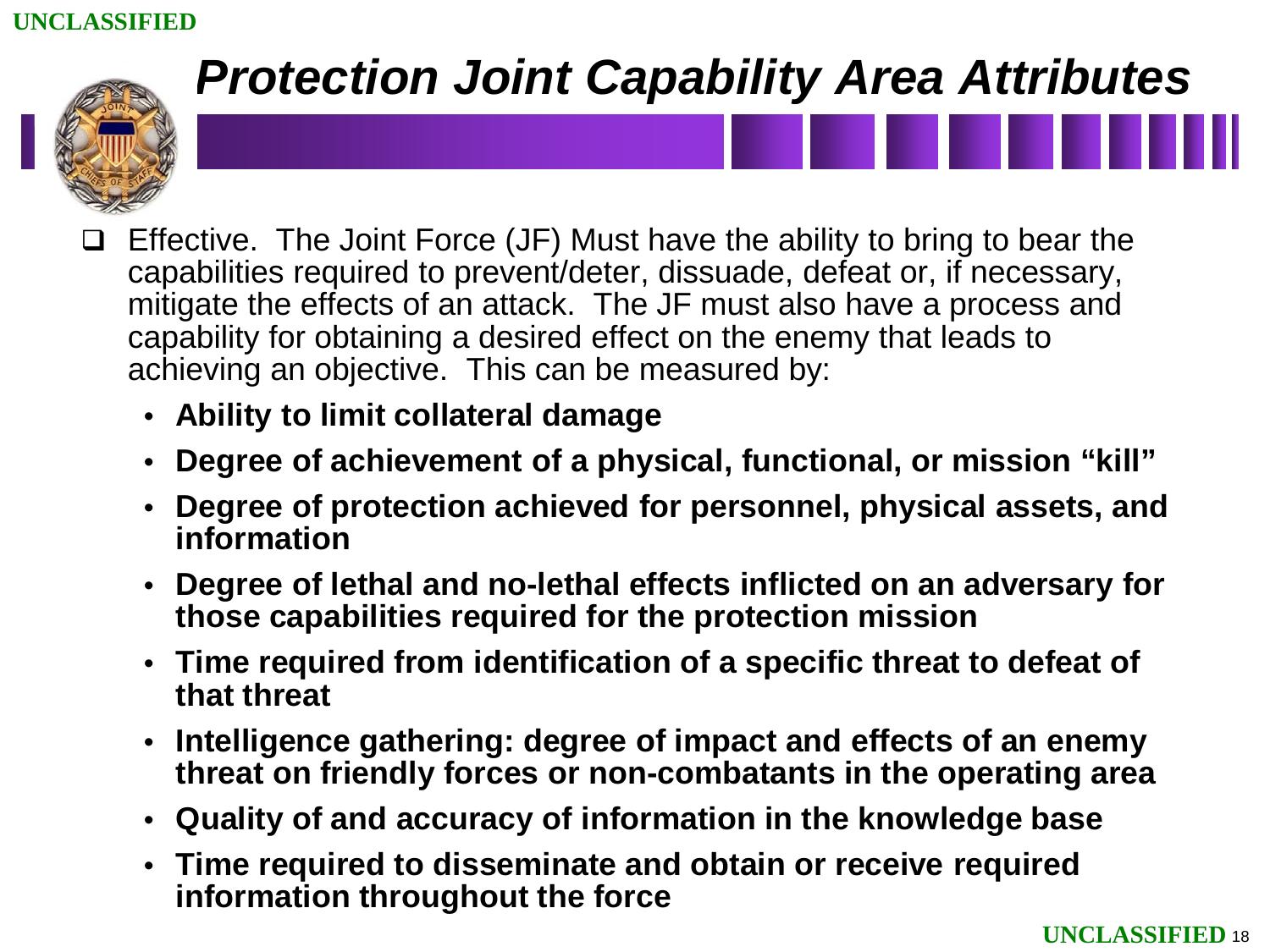

- Persistent. JF components must have the ability to operate and survive within their environment, providing an enduring ability to achieve effects. This includes, hardening, use of protective garments to protection from biological and chemical threats, electromagnetic pulse protection, increased system reliability, and logistical support. This can be measured by:
	- **Ability of personnel, physical assets and information systems to remain effective in the operational environments**
	- **Percentage of mission capability lost, over time, due to adversary actions**
	- **Time required to restore effective operations after sustaining the effects of an adversary's attack**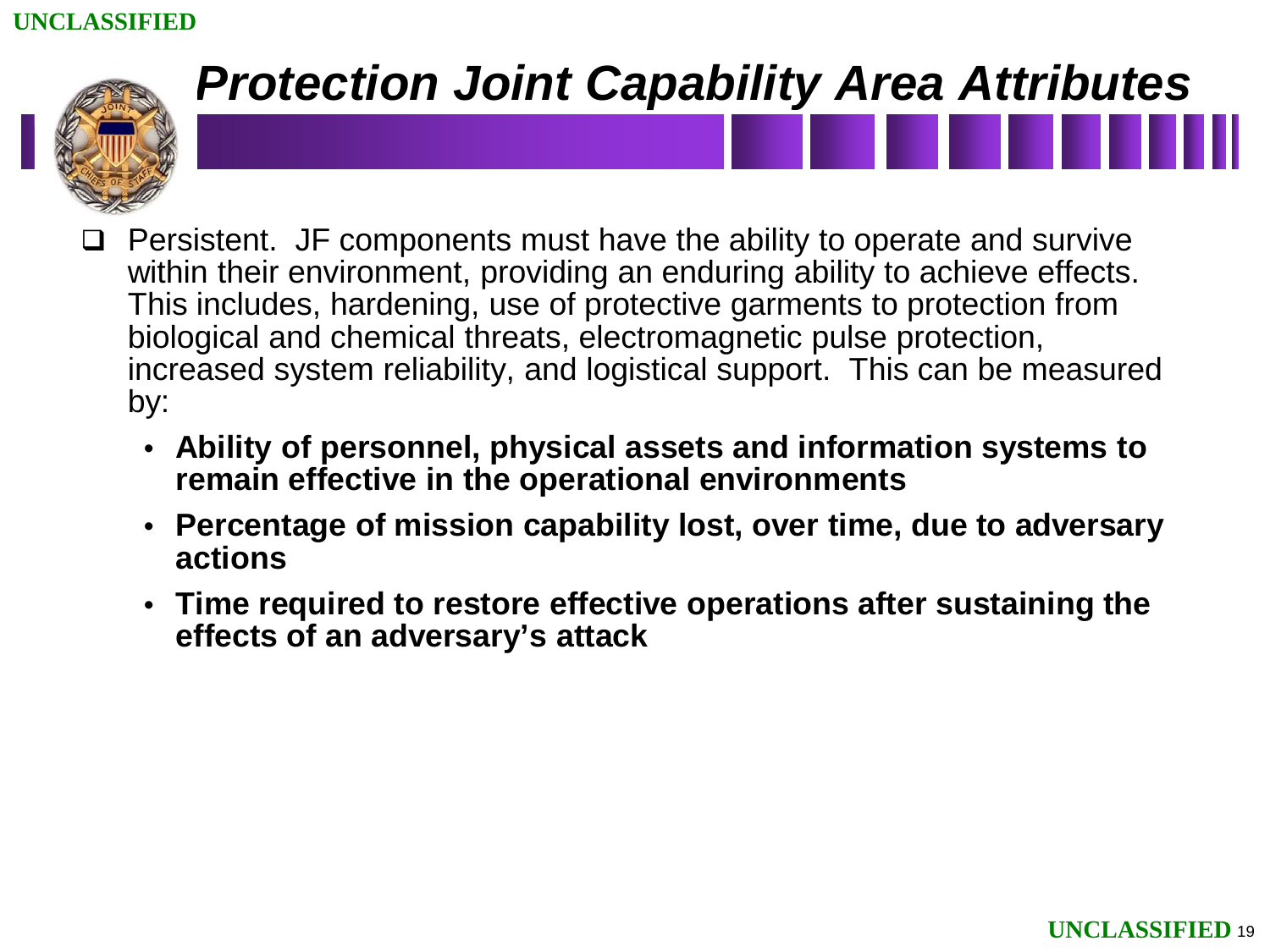

- Fully integrated. All protection component capabilities, to include DoD and interagency capabilities must be joint, synchronized, and integrated into a focused efforts with a unified purpose. This can be measured by:
	- **Degree of protection achieved by the JFC at Point of Embarkation (POE) to the Point of Debarkation (POD) and back (force projection)**
	- **Degree of integration of protection methods incorporated by the JF**
	- **Degree of integration of interagency and multinational participants in protection plans**
	- **Degree of integration of mission technology, and forces to achieve a unified purpose/effort**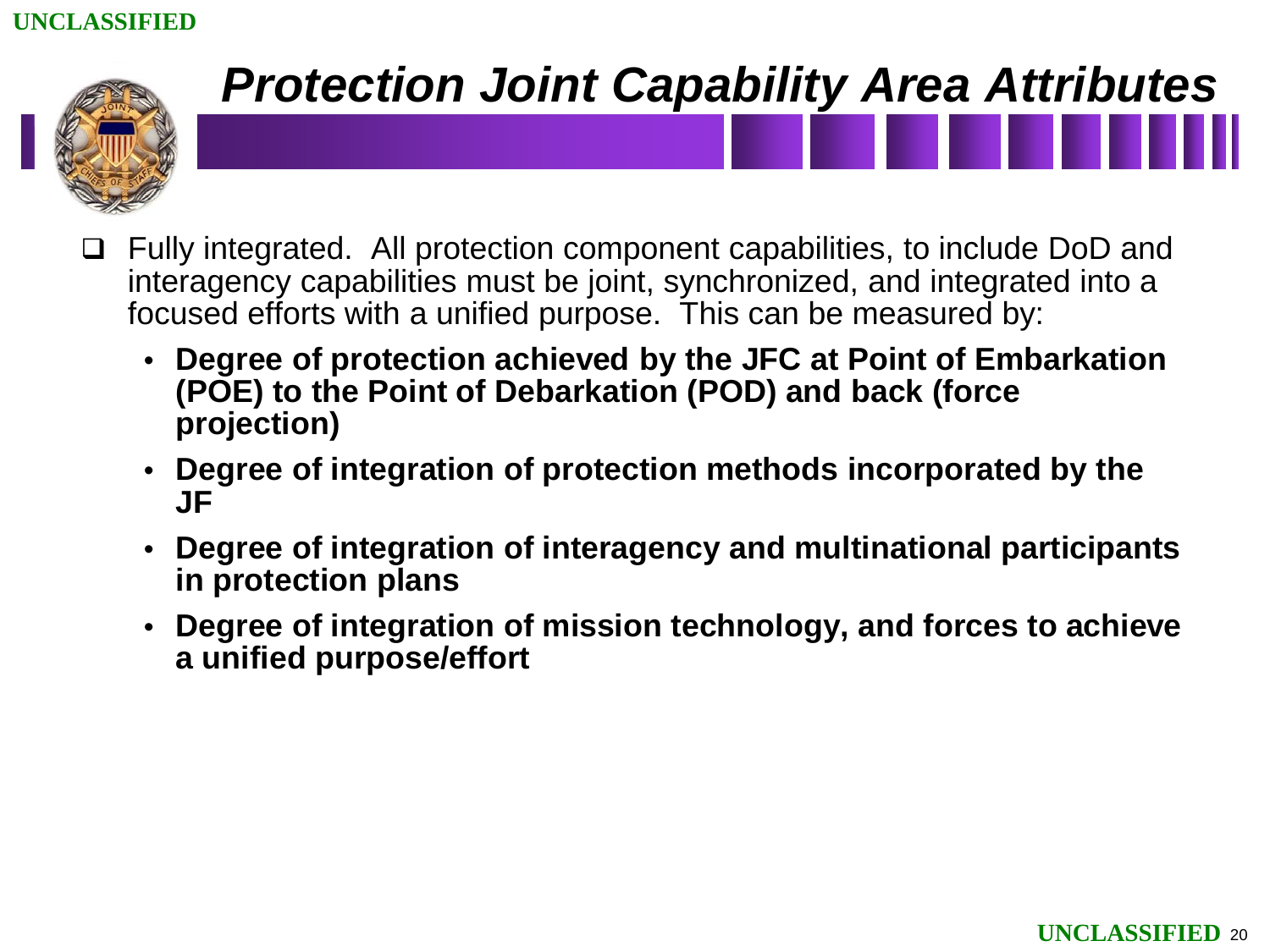

- Networked. Systems must be linked and synchronized in time and space to allow dispersed forces to communicate, maneuver, and share a common operating picture.
	- **Time required from receipt of warning to implementation of protection measures**
	- **Degree of interoperability between actors, including those within DoD and those involving DoD, Law Enforcement Agencies, and international players in protection**
	- **Degree to which an accurate presentation of the battlespace is conveyed to the JF through a common operating picture**
	- **Degree to which information is shared horizontally and vertically**
	- **Time required to identify an enemy threat and provide warning**
	- **Percentage of information exchange requirements met**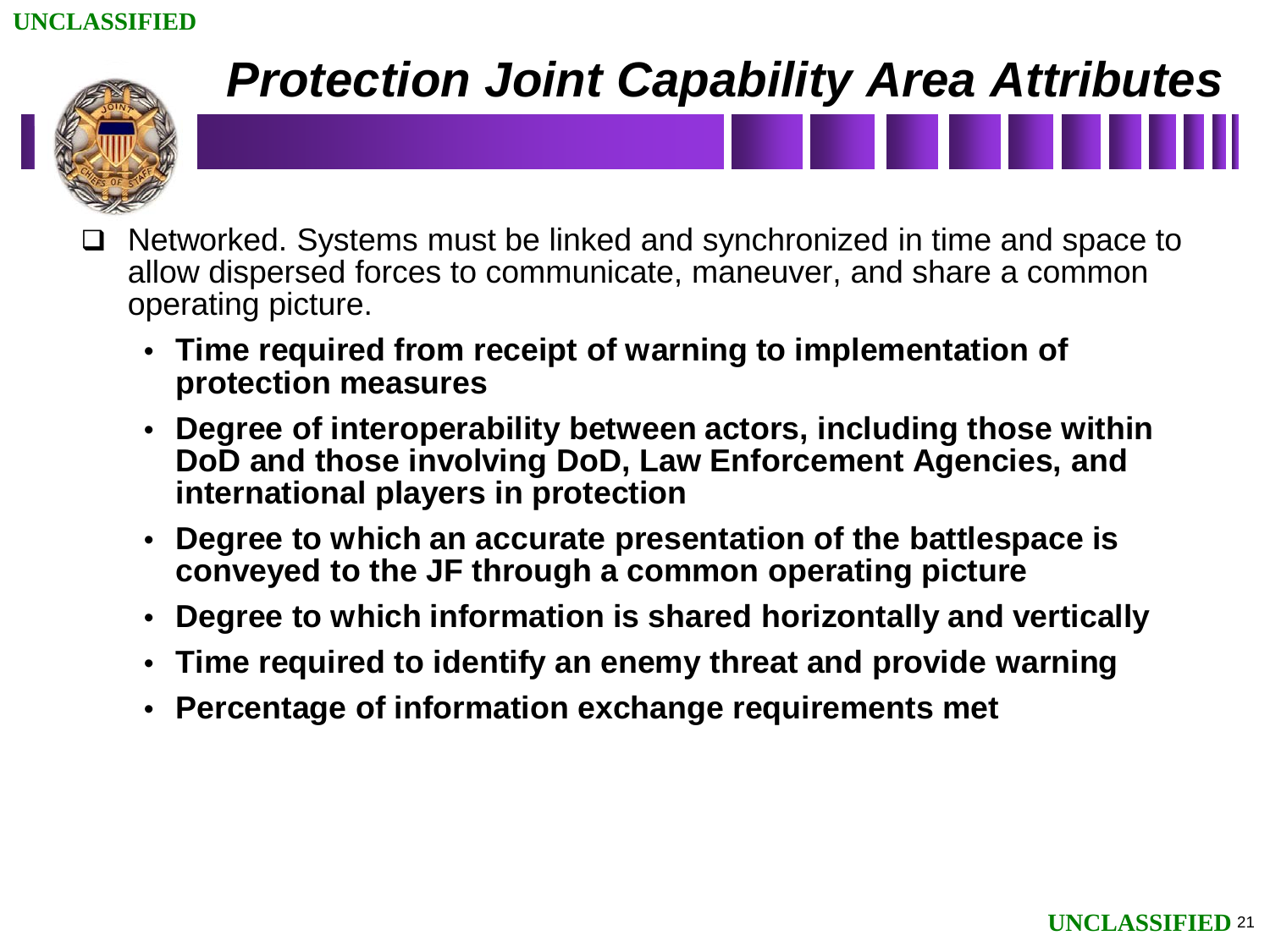

### *Protection in JCA Terms*

| <b>Tier 2</b><br><b>Tier 3</b><br><b>Tier 4/5</b> | <b>Prevent (Active Defense)</b><br><b>Prevent Kinetic Delivered Attack</b><br>Above surface (IAMD, Counter ASAT)<br>Maneuvering<br>Non-maneuvering<br>Surface (Installation Defense)<br>Maneuvering<br>Non-maneuvering<br>Sub-surface (Torpedo, MCM)<br>Maneuvering<br>Non-maneuvering | <b>Mitigate (Passive Defense &amp; Consequence Management)</b><br><b>Mitigate Lethal Effects</b><br>Chemical (lethal)<br>Biological (lethal)<br>Radiological<br><b>Nuclear</b><br>EMP (lethal)<br><b>Explosives</b><br>Projectiles<br>Directed Energy (lethal)<br><b>Natural hazards</b> | <b>Tier 2</b><br><b>Tier 3</b><br><b>Tier 4</b> |
|---------------------------------------------------|----------------------------------------------------------------------------------------------------------------------------------------------------------------------------------------------------------------------------------------------------------------------------------------|------------------------------------------------------------------------------------------------------------------------------------------------------------------------------------------------------------------------------------------------------------------------------------------|-------------------------------------------------|
| <b>Tier 3</b><br><b>Tier 4</b>                    | <b>Prevent Non-Kinetic Delivered Attack</b><br>Above surface<br>Surface<br>Sub-surface                                                                                                                                                                                                 | <b>Mitigate Non-Lethal Effects</b><br><b>Kinetic munitions</b><br>Chemical (non-lethal)<br>Biological (non-lethal)<br>EMP (non-lethal)<br>Electro-magnetic spectrum<br>Direct Energy (non-lethal)                                                                                        | <b>Tier 3</b><br><b>Tier 4</b>                  |
|                                                   |                                                                                                                                                                                                                                                                                        |                                                                                                                                                                                                                                                                                          | <b>UNCLASSIFIED 22</b>                          |